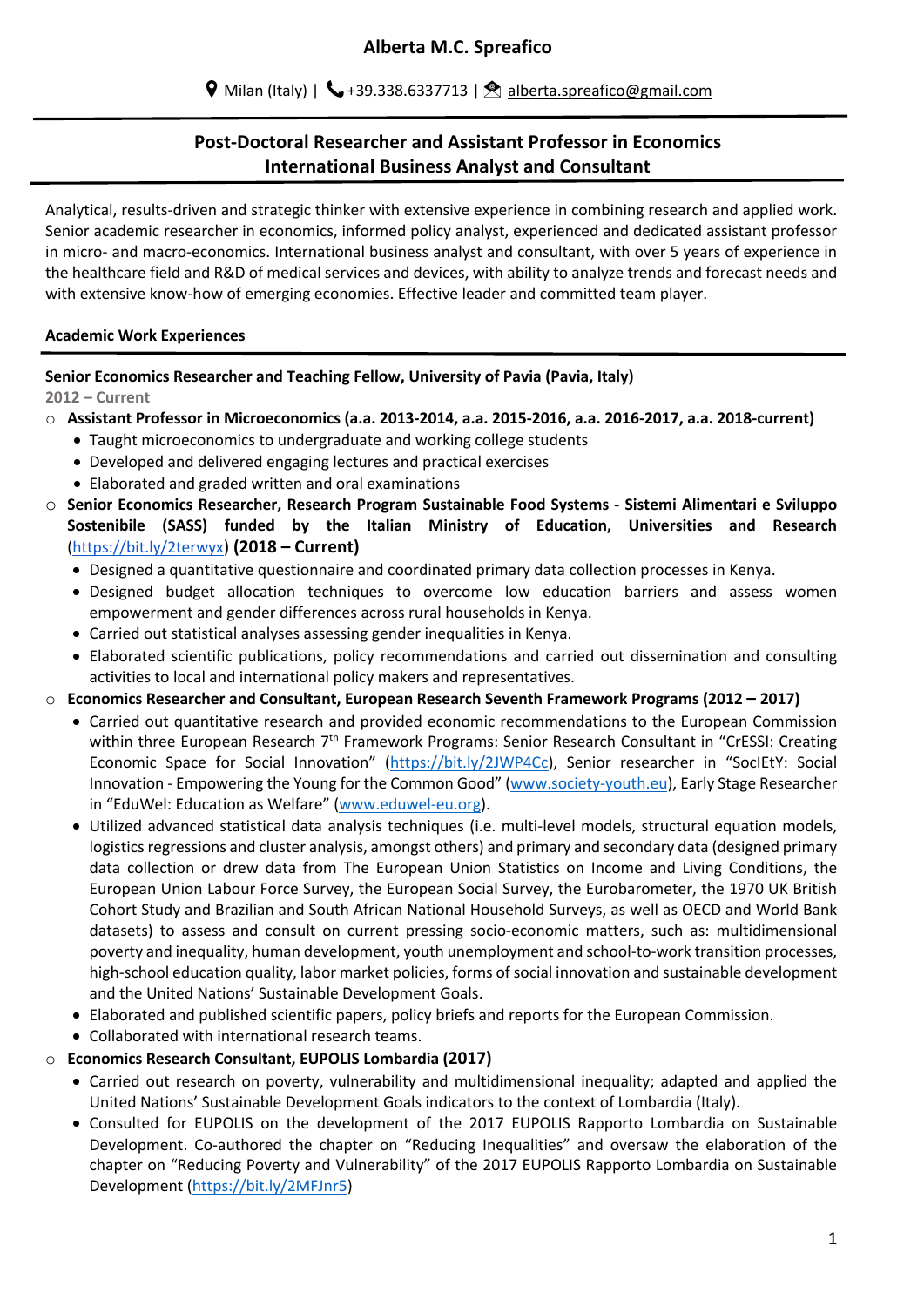## $\triangledown$  Milan (Italy) |  $\triangledown$  +39.338.6337713 |  $\triangledown$  alberta.spreafico@gmail.com

### **Macroeconomics and Microeconomics Teaching Fellow, Bocconi University (Milan, Italy)**

**2017 – Current**

- Developed and delivered engaging university lectures with a focus on applied case studies, exercises and problem sets
- Fostered students' academic progress and interest by connecting course materials to broader themes and international current events
- Carried out supervision of and graded written exams.

#### **Economics Research Consultant, University of the Free State (South Africa, Africa)**

**2016 – Current**

- Provided research and consulting services to a multidisciplinary team on the development of a composite index and a dashboard of indicators rooted in the human development approach for assessing higher education quality and outcomes in South Africa.
- Designed a quantitative questionnaire to collect data on higher education outcomes and on the inclusiveness of higher education institutions in South Africa.

### **Industry Work Experiences**

**Director of an Agricultural Holding and Farmhouse Restaurant (Cascina Regina, Magenta, Italy) 2015 – Current**

### o **CEO and business strategist**

• Management of crop farming (rice, maize and organic fruits, vegetables and herbs) and distribution; management and business development of associated services: a farmhouse restaurant, high-end event venue and didactic activities for children in Italian and English following the Montessori, Reggio and "L'Asilo nel Bosco" approaches.

### o **Elected Regional Board Member of Coldiretti Donne Impresa**

• Elected regional representative of the Female-Run Agricultural Holdings branch of the European leading organization representing agricultural entrepreneurs. Active in extensive interdisciplinary research, political lobbying activities and on-field didactic and public dissemination activities related to sustainable food systems, local food production chains, healthy eating and wellness, innovative agriculture and product labelling.

### **Global Health and e-Health Innovations Manager, Henry Ford Health Systems (Detroit, USA)**

**2010 – 2015**

### o **International business development consultant**

- Provided business development and consulting services to companies in the healthcare industry looking to innovate their products and services and expand into emerging markets.
- •Oversaw the development of innovative strategies to target mass-markets in emerging economies through social business models. Client companies included: KARL STORZ GmbH & Co. KG., FUJIFILM SonoSite Inc., Terason Inc., Epiphan Systems Inc.
- Carried out market research, analyses and built an international network of relations for Henry Ford Health Systems to provide innovative healthcare consulting services through an Intellectual Property business model.
- •Developed strong and fruitful relations with international policy makers, CEOs of manufacturing companies, policy-makers and healthcare managers, academics and United Nations representatives.
- Traveled across all continents. Worked both in highly developed and extremely underserved areas. Met and collaborated with policy makers, as well as the most vulnerable communities.

### o **Product development and R&D consultant**

•Oversaw the strategy and R&D development of e-health and tele-medicine product innovations and services within Henry Ford Health Systems and for international partner companies (consulted on the development of the Terason t3200 and the Terason Usmart 3200T portable ultrasound machines, Sonosite IVIZ portable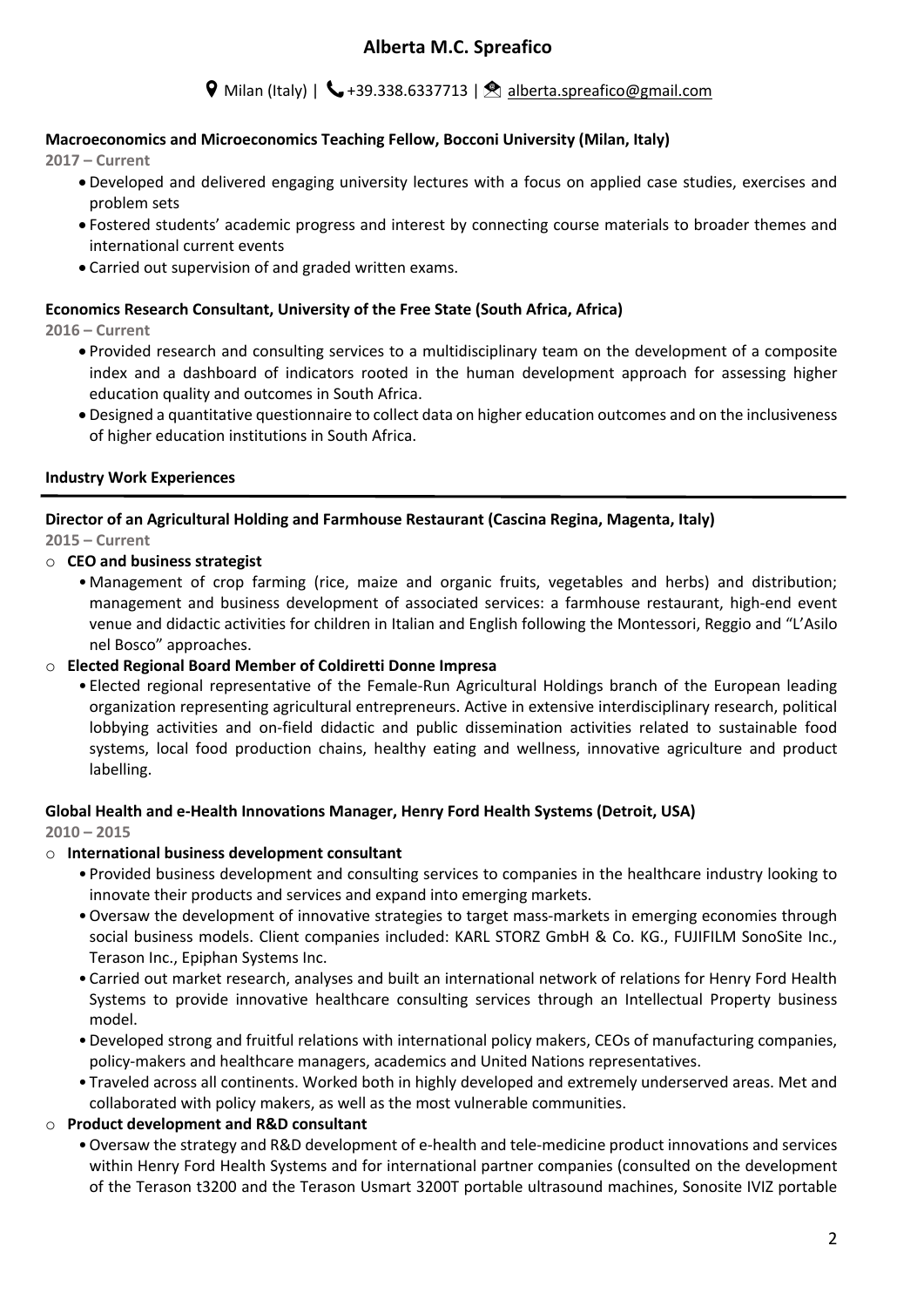## $\triangledown$  Milan (Italy) |  $\triangledown$  +39.338.6337713 |  $\triangledown$  alberta.spreafico@gmail.com

ultrasound machine and just-in-time 3D education software, Karl Storz's lower-end and e-health integrated solutions).

- Managed and collaborated with international teams of doctors and product designers. Directly reported to the chairman of the Henry Ford Innovation Institute and to clients' Managing Directors and Global Presidents for Product Development and Innovation.
- o **Healthcare Strategy Consultant:** provided specialized consulting services to partner healthcare policy makers and managers on increasing healthcare system efficiency, access and quality of services and introduce lean management organization models. Obtained and headed a multimillion dollar partnership with the Ministry of Health of the State of Minas Gerais (Brazil).
- o **Non-Profit International Cooperation Projects Chair:** headed and designed healthcare development projects in Nicaragua, Brazil, Peru, Mozambique, Lesotho, India, China and Italy. Effectively collaborated with local nonprofits and policy makers and managed international teams of Medical Doctors to implement projects on-site, train local personnel and provide long-term tele-medicine consultations. Successfully negotiated with companies to fund projects and donate medical devices.
- o **TedX Speaker:** Speaker at TedX-Ideas Worth Spreading on increasing access to healthcare through innovative e-health solutions and services (https://youtu.be/xWLwnjzF82w)

#### **Education**

**2014. Ph.D. and European Doctorate in Economics Law and Institutions and Marie Curie Researcher** The Institute for Advanced Study of Pavia (Italy) within the framework of the Marie Curie International Training Network and European Union's Seventh Framework Project "EduWel: Education as Welfare" (www.eduweleu.org)

**2010. Master of Social Science in Economics, Politics and International Institutions – 110/110 cum laude** University of Pavia (Italy) and Columbia University (USA), awarded two merit-based scholarships

**2008. Bachelor's in international Relations and Political Science – 110/110 cum laude** University of Pavia (Italy)

**2004. International Baccalaureate – 42/45** International School of Milan (Italy)

### **International Non-Profit and Extra-Curricular Experiences**

### **2010 – Current. Global Ultrasound for Human Development Programs Co-Director, World Interactive Network Focused On Critical UltraSound (Italy)**

### o **International Healthcare Development Programs Director**

- Designed and directed international healthcare development projects centered on the integration of point of care ultrasound and e-health services to increase healthcare access, efficiency and quality. Implemented project in Nicaragua, Brazil, Peru, Mozambique, Lesotho, India, China and Italy.
- Established international partnerships with local Non-Profits, policy makers and PPPs.
- Obtained funding for and co-directed the "Ecos dos Gerais" (https://bit.ly/2HRV6yV) healthcare development program commissioned by the Ministry of Health of the State of Minas Gerais (Brasil): managed a budget of over \$1 million, led an international team of over 50 doctors to execute project plans successfully, directed the training of over 400 Brazilian doctors and nurses, consulted for policy makers, led the monitoring of the program and reported directly to the Ministry of Health.

### o **Elected Treasurer (2017 – current) and Board Member (2012 – current)**

- Guided the organization out of a financial crisis into prospering international growth. Oversaw all financial transactions and provided regular financial reports to the Board of Directors. Contributed to the development of the Organization's global growth, forged strategic relations, elaborated innovative social business models.
- o **International Lecturer:** held lectures on global health, e-health innovations, strategic healthcare development and quantitative analyses for health-care to healthcare policy makers, providers and managers in over 30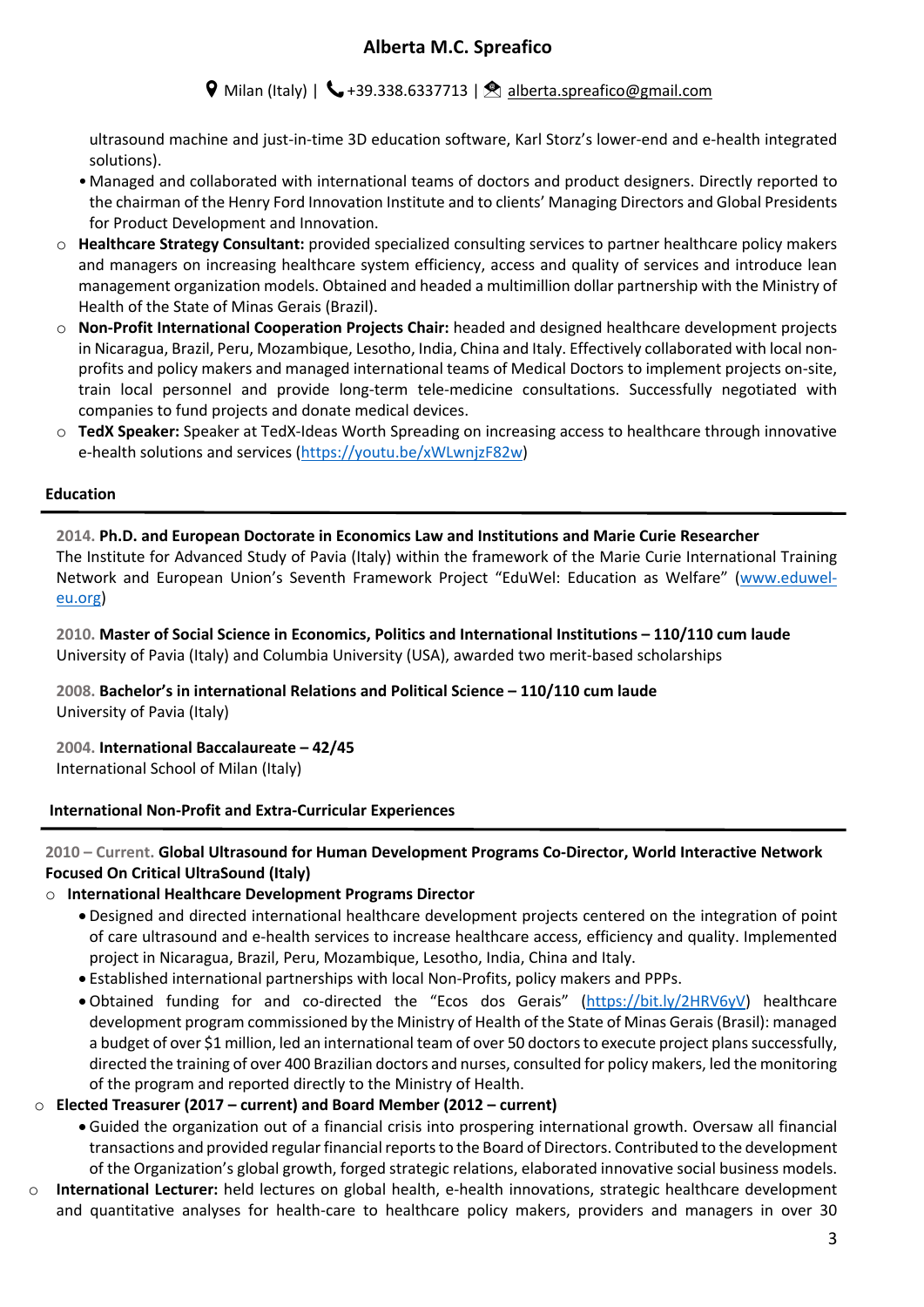# $\triangledown$  Milan (Italy) |  $\triangledown$  +39.338.6337713 |  $\triangledown$  alberta.spreafico@gmail.com

countries. Presented at multiple international congresses, venues and courses in the medical, educational and international development field. Conducted yearly presentations at the United Nations InfoPoverty World Conference (https://bit.ly/2JQTCqs)

**2007 – Current. Volunteer, SOS Bambini Non-Profit Organization (Milan, Italy and Sighet, Romania)** 

**2007 – Current. Participant and Current Alumni, Youth International Leadership Conference, Civic Concepts International (Prague, Czech Republic)**

**2013. Policy Analyst Intern, Organisation for Economic Cooperation and Development (Paris, France)**  Contributed to the background research, quantitative data analysis, policy analysis, elaboration and writing of the OECD Report "Investing in Youth: Brazil." (2014, OECD Publishing, Paris. DOI: http://dx.doi.org/10.1787/9789264208988-en)

### **2010. Development Economics intern, United Nations Information and Communication Technologies Task Force and InfoPoverty Program (New York, USA)**

**2008 – 2010. The KinsGroup Publishing (New York, USA)** 

**2008 – 2010. Member and Speaker, Women's Education Worldwide** 

**2008. Volunteer, Centre Jeunes Kamenge (Burundi) in partnership with IBO Italia ONG/Onlus (Italy)** 

**2006. Participant, "Insight Dubai - Women's Leadership Conference", Civic Concepts International (Dubai, UAE)** 

### **Language and Computer Skills**

- Italian: mother tongue
- English: mother tongue
- French: Intermediate (speaking, reading); basic (writing)
- Spanish: Intermediate (speaking, reading); basic (writing)
- Portuguese: Basic (speaking, reading, writing)
- Microsoft Office: Advanced
- STATA Data Analysis and Statistical Software: Advanced

#### **Publications**

- Chiappero-Martinetti, E., Spreafico, A., 2017. Reducing Inequalities. Rapporto Lombardia. EUPOLIS. (Available online https://bit.ly/2MFJnr5)
- Chiappero-Martinetti, E., Spreafico, A., Peruzzi, A., 2017. Corrosive Disadvantages and Intersectionality: empirical evidence on multidimensional inequality amongst young people in Europe. Human Development in Times of Crisis: renegotiating social justice. Palgrave McMillan, U.K., ISBN 978-1-137-57212-7.
- Kolbe, N., Killu, K., Coba, V., Neri, L., Garcia, K.M., McCulloch, M., Spreafico, A. and Dulchavsky, S., 2015. Point of care ultrasound (POCUS) telemedicine project in rural Nicaragua and its impact on patient management. Journal of ultrasound, 18(2), pp.179-185.
- Spreafico, A.M.C., Peruzzi, A.D. and Chiappero, E., 2014. Youth unemployment in the EU15: regional and national inequalities throughout the 2008 economic crisis. Economics and Business Letters, 3(3), pp.177-190.
- Chiappero-Martinetti, E., Spreafico, A., Peruzzi, A., 2014. Multidimensional Youth Inequality across European Regional Clusters. Report to the European Commission within the Social Innovation – Empowering the Young for the Common Good FP7 Research Project.
- Chiappero-Martinetti, E., Spreafico, A., Peruzzi, A., 2014. Youth Unemployment Within and Across the Countries of the EU15 throughout the Economic Crisis. Report to the European Commission within the Social Innovation – Empowering the Young for the Common Good FP7 Research Project.